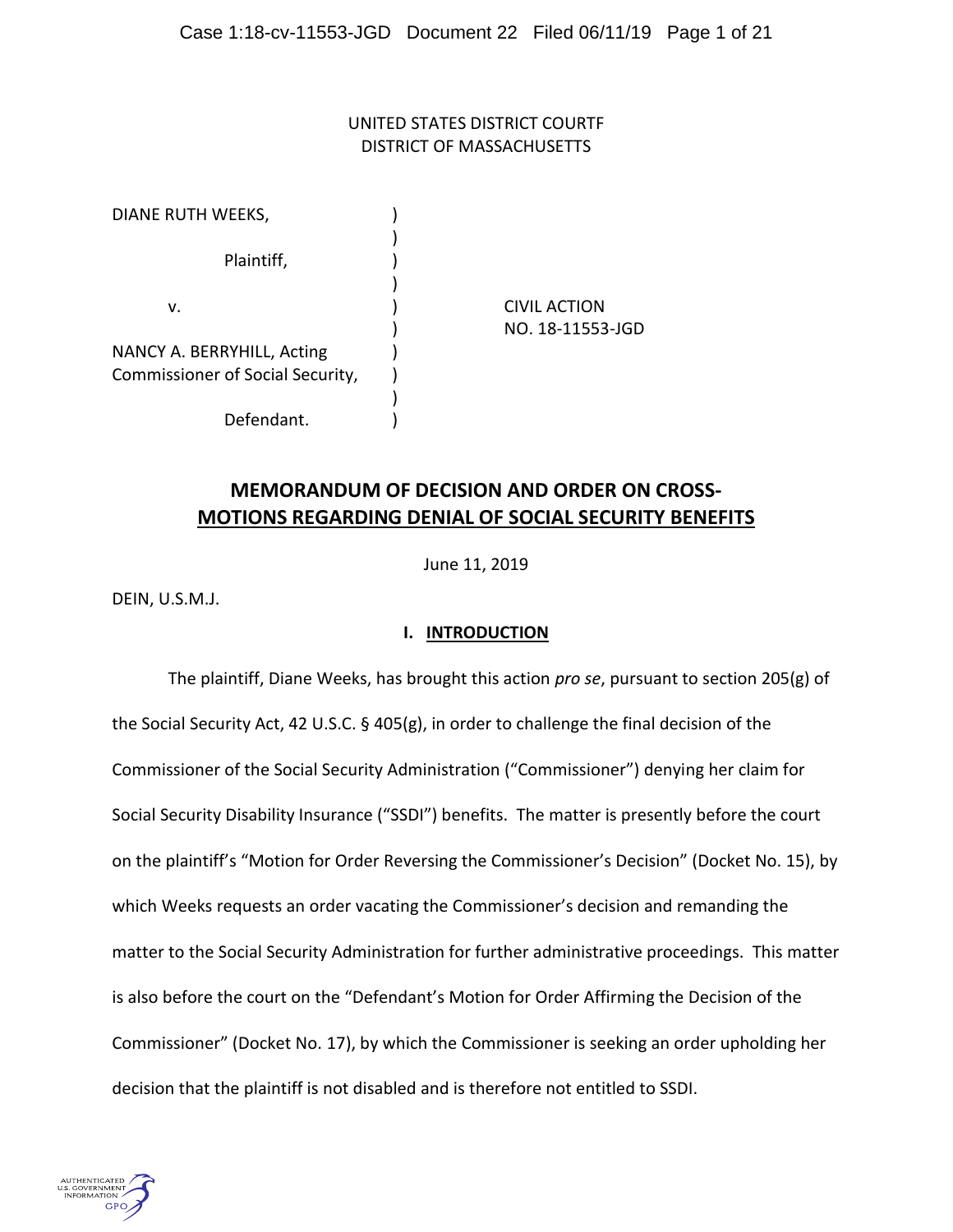The principal issue raised by the parties' motions is whether the Administrative Law Judge ("ALJ") properly evaluated the plaintiff's residual functional capacity. The plaintiff argues that the ALJ erred in misconstruing a family trip as a vacation and failing to consider that she was self-medicating using alcohol during the relevant period. The court's inquiry is a limited one that focuses primarily on whether the ALJ's decision is supported by "substantial evidence." Applying the mandatory standard of review, and as detailed more fully below, this court concludes that the ALJ's decision was supported by substantial evidence in the record. Accordingly, the plaintiff's motion to reverse is DENIED, and the Commissioner's motion to affirm is ALLOWED.

## **II. STATEMENT OF FACTS**<sup>1</sup>

Weeks was born on April 29, 1960 and was 53 years old as of the date she was last insured in June 2013. (Tr. 35, 62). She contends that she has been unable to work since May 2008. (Tr. 173).

Weeks completed high school, attended two years of trade school, and two years of design school. (Tr. 1091). Weeks worked as a technical designer in women's apparel until 2004 when she was let go. (Tr. 36-37, 46). She subsequently performed freelance work as a technical designer but has not worked since 2010. (Tr. 46-47). She has three children between the ages of 16 and 23 and lives with her husband in Sharon, Massachusetts. (See Tr. 35, 38).

The claimant has a history of regular alcohol use dating back to high school as well as a family history of alcoholism. (Tr. 351, 372). Within a short span of time in 2004, the claimant's

 $\overline{a}$ 

<sup>&</sup>lt;sup>1</sup> References to pages in the transcript of the record proceedings shall be cited as "Tr.  $\_\_\cdot$ " The ALJ's Decision shall be cited as "Dec." and can be found beginning at Tr. 15.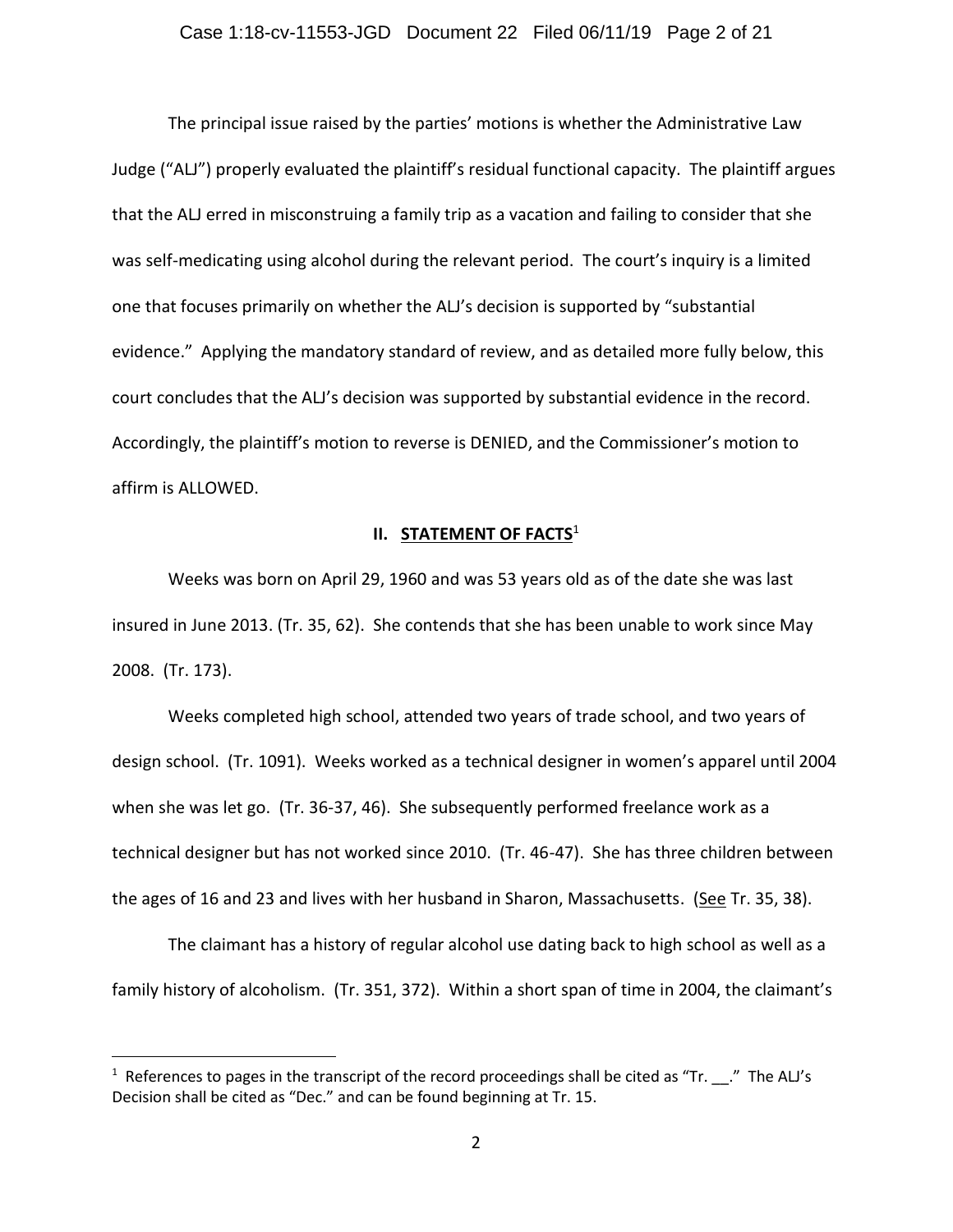## Case 1:18-cv-11553-JGD Document 22 Filed 06/11/19 Page 3 of 21

mother died suddenly, her family purchased a new home without first securing a buyer for their existing home, and the claimant lost her job. (Tr. 395). As a result of these stressors, the claimant's alcohol usage increased substantially to over one bottle of wine per day. (Tr. 362, 804). Between 2009 and 2012, Weeks visited the emergency room numerous times for alcohol withdrawal and repeatedly underwent in-patient alcohol treatment.

In March 2009, she was hospitalized for alcohol withdrawal. (Tr. 274). Upon discharge, she was listed as being alert, cooperative, oriented, in good condition with a fair rehabilitation potential. (Id.). In August 2009, she was hospitalized after suffering seizures and falling at home. (Tr. 275, 278, 315). She denied having symptoms of depression, other than some problems with motivation and denied having suicidal ideation or a history of self-harm. (Tr. 276). She was observed as being calm, cooperative, alert, oriented, with constricted affect, moderately dysphoric mood, intact attention and memory, and no apparent cognitive deficits.  $(ld.)$ . Her speech was noted as being coherent and goal-oriented.  $(ld.)$ . There was no evidence of delusions or hallucinations and her insight and judgment were observed as grossly intact.  $(Id.)$ .

Weeks was again hospitalized in September 2009 in connection with alcohol withdrawal-related seizures. (Tr. 343). Upon discharge, she was diagnosed with major depression. (Tr. 346). Her mental status was listed as alert and oriented. (Tr. 347). The claimant was next hospitalized in April 2010. (Tr. 357). She was described as being "under a lot of social stress[,]" being a very anxious person in general, and being unable to control her anxiety symptoms. (Id.). During her physical exam, she was observed as being alert and oriented. (Tr. 358). She was noted as being "very anxious," but answered questions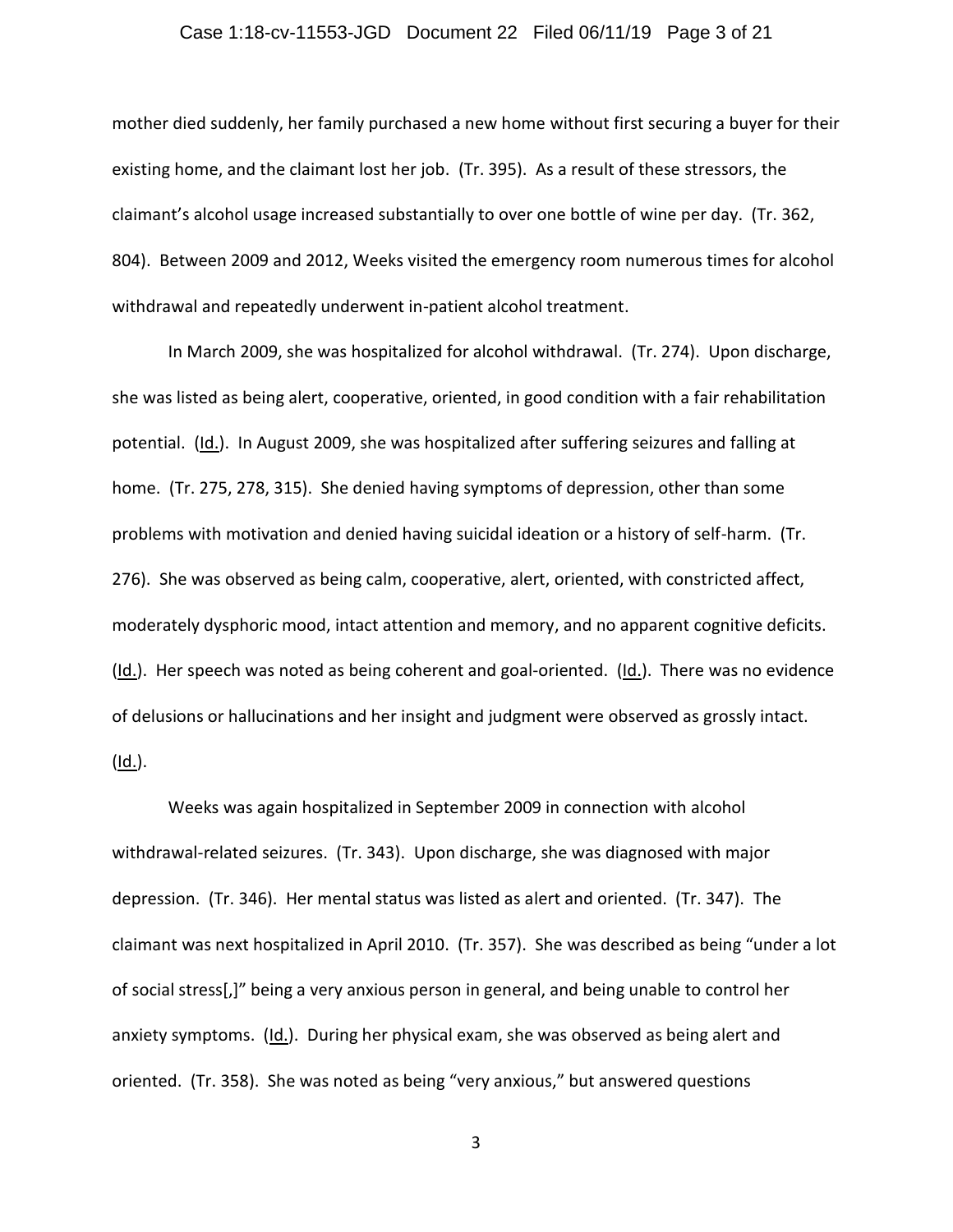## Case 1:18-cv-11553-JGD Document 22 Filed 06/11/19 Page 4 of 21

appropriately and was cooperative throughout the examination. (Id.). After her discharge from the hospital, she was admitted to the emergency room later that day upon experiencing stiffness and shaking of her extremities. (Tr. 365). A mental status examination was conducted and the claimant was observed to be alert and oriented with a somber mood and depressed affect. (Id.). She was not psychotic, had no suicidal ideation, and no homicidal ideation, although she had "very limited insight into her alcoholism." (Id.). The next day, the plaintiff underwent a mental status assessment as part of intensive outpatient treatment of her alcoholism. (See Tr. 464-65). She reported that she handled anxiety and stress by drinking. (Tr. 465). At the time of the assessment she reported only mild depression and no anxiety. (Id.).

During outpatient treatment for alcoholism in May 2010, Weeks was characterized as having slightly elevated levels of anxiety and a depressed mood, but remained emotionally stable. (Tr. 453). In June 2010, Weeks was admitted to the ER for alcohol withdrawal. (Tr. 368). She was observed to be alert and oriented and did not appear intoxicated. (Id.).

A mental status assessment of the plaintiff from July 2010 indicates that her memory and thought process were intact. (Tr. 497-98). She reported moderate depression that had lasted continuously over the past six months. (Id.). Her symptoms of depression included poor appetite, loss of interests, and low energy. (Id.). She also reported moderate anxiety and admitted that the way she normally handled anxiety was to take a drink. (Id.). The clinician noted that Weeks had poor eye contact and her body language suggested depression. (Tr. 501).

Emergency room records from November 2010 indicate that the claimant was admitted for alcohol withdrawal. (Tr. 370). Her mental status was observed as "normal," with no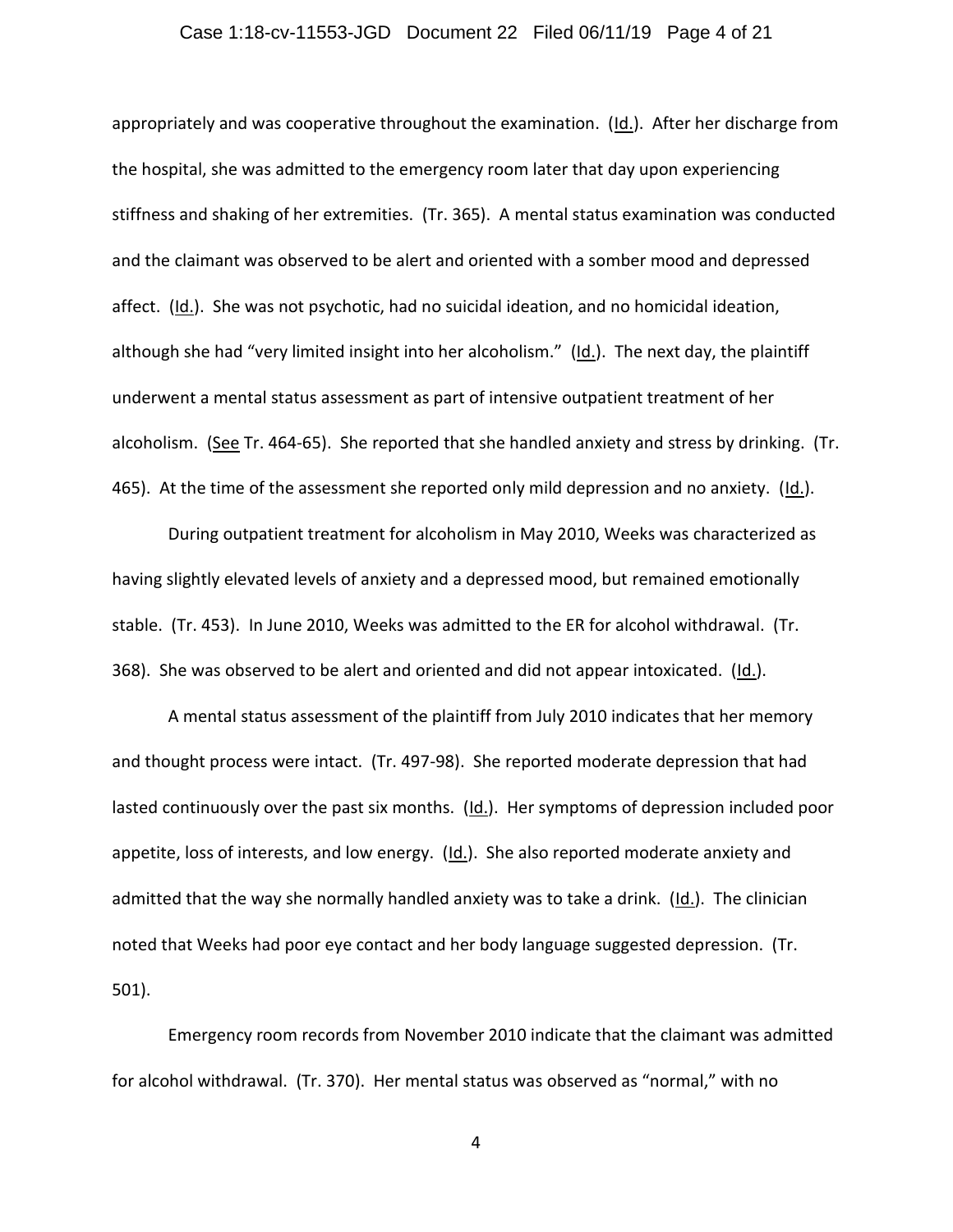## Case 1:18-cv-11553-JGD Document 22 Filed 06/11/19 Page 5 of 21

hallucinations, delusions, or thoughts of self-harm. (Id.). Her inpatient hospitalization records from November 2010 indicate that she was seeing a therapist at the time of her admission, but was not on any psychiatric medication. (Tr. 372). During her hospitalization, she denied having any history of suicidal or homicidal ideation, or a history of inpatient hospitalization for psychiatric illness. (Id.). Her mental status exam indicated that she was well-kempt, cooperative, with good impulse control, euthymic mood, and a goal-directed thought process. (Tr. 375-76). Her memory was also listed as being intact, with fair insight and judgment. (Tr. 376-77).

At a psychiatric consultation performed on December 9, 2010, the claimant reported a history of depression, but denied having severe depression. (Tr. 394). During the consultation, she claimed not to feel depressed or suicidal, instead feeling optimistic about the future and remaining sober. (Id.). A mental status exam revealed that the claimant was alert, oriented, cooperative, with grossly intact cognition. (Tr. 396). She also maintained good eye contact, with an organized thought process, and her mood was not depressed.  $(ld)$ . The clinician conducting her psychiatric consultation noted that she "does not currently endorse symptoms suggestive of a major depressive episode." (Id.). The clinician acknowledged that a "substanceinduced mood disorder may have been present," but that it "has been resulving [sic] gradually."  $(Id.)$ .

Between 2010 and 2012, the plaintiff was able to maintain her sobriety for a period of fourteen months before relapsing again. (See Tr. 548). She was admitted to the ER in March 2012 requesting detoxification. (Tr. 441). At the time she denied any acute psychiatric symptoms or suicidality. (Id.).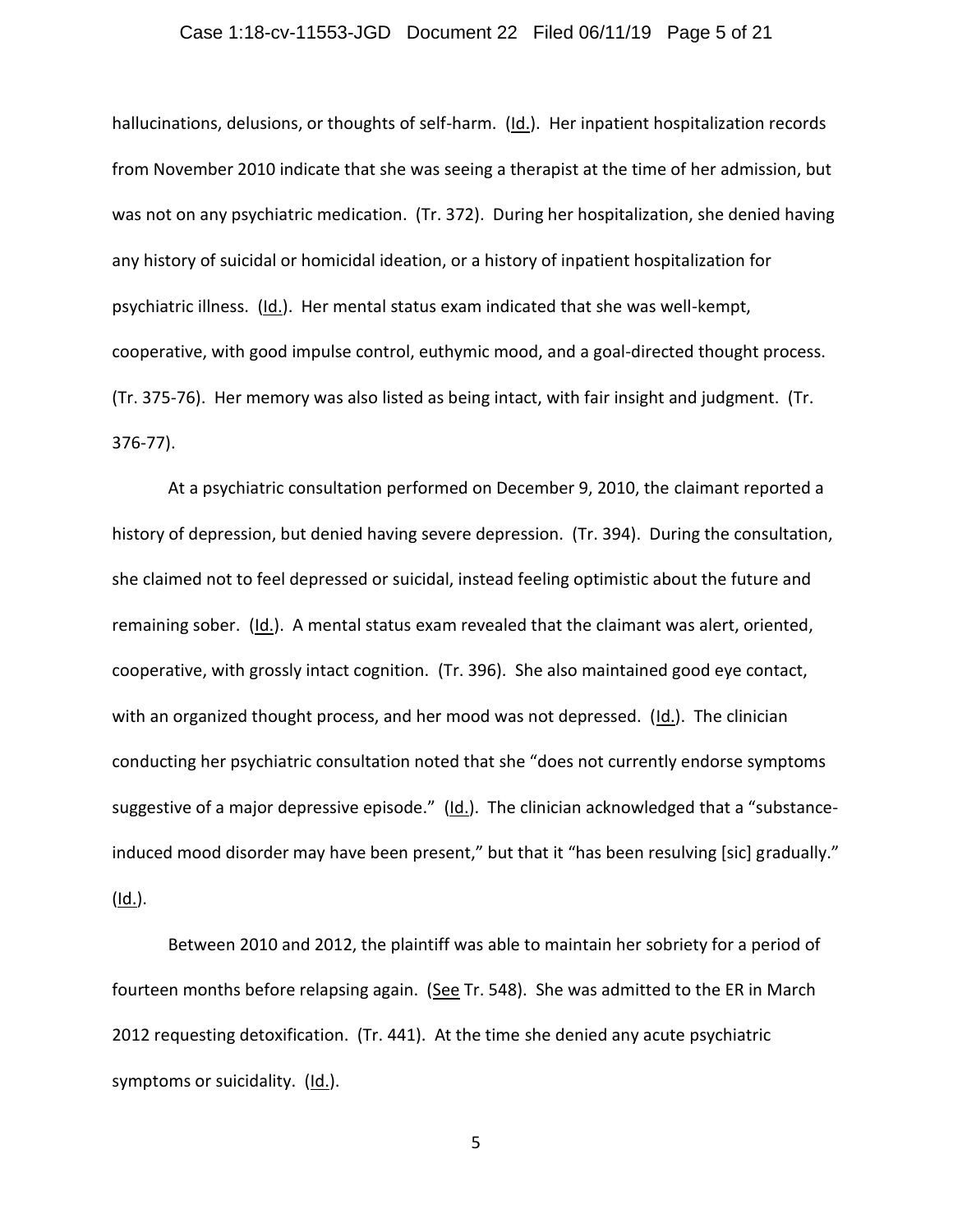## Case 1:18-cv-11553-JGD Document 22 Filed 06/11/19 Page 6 of 21

From April 2015 to the present, Weeks has maintained her sobriety and attends Alcoholics Anonymous ("AA") meetings. (Tr. 42). In the Spring of 2015, Dr. Alexandra Accardi, a psychiatrist, began treating the claimant for anxiety and depression. (See Tr. 1002). Dr. Accardi has since opined that the plaintiff suffers from debilitating depression, exhibiting paranoid ideations and disorganized thoughts and speech. (Tr. 1087). Two state agency medical consultants who evaluated the claimant's disability claim in late 2015 and early 2016 concluded that the plaintiff suffers moderate limitations in social functioning and maintaining concentration as a result of her depression and anxiety. (Tr. 68-69, 80-81).

In August 2016, the claimant was examined by Dr. Barry Roth, who determined that she suffered from major depression and mild neurocognitive deficit, and that her mental health issues interfered with her ability to work. (Tr. 1089-90, 1092). In early 2017, Weeks was also evaluated by a neuropsychologist who found that Weeks had severe symptoms of depression and significant symptoms of anxiety, trauma, and insomnia. (Tr. 1095, 1098). The neuropsychologist further concluded that Weeks had symptoms consistent with a mild neurocognitive disorder. (Tr. 1099).

At a hearing before an ALJ, Weeks testified that she has difficulty getting out of bed, and that her sister helps her with grocery shopping, preparing meals, and cleaning the house. (Tr. 39, 44-45). She reported being unable to concentrate on reading and having difficulty recalling the sequence of events in television shows as well as following instructions. (Tr. 40, 49). Weeks also asserts that she has difficulty sleeping and often lacks motivation. (Tr. 210-11).

Weeks was last insured as of June 30, 2013, but she asserts that her disability preceded this date.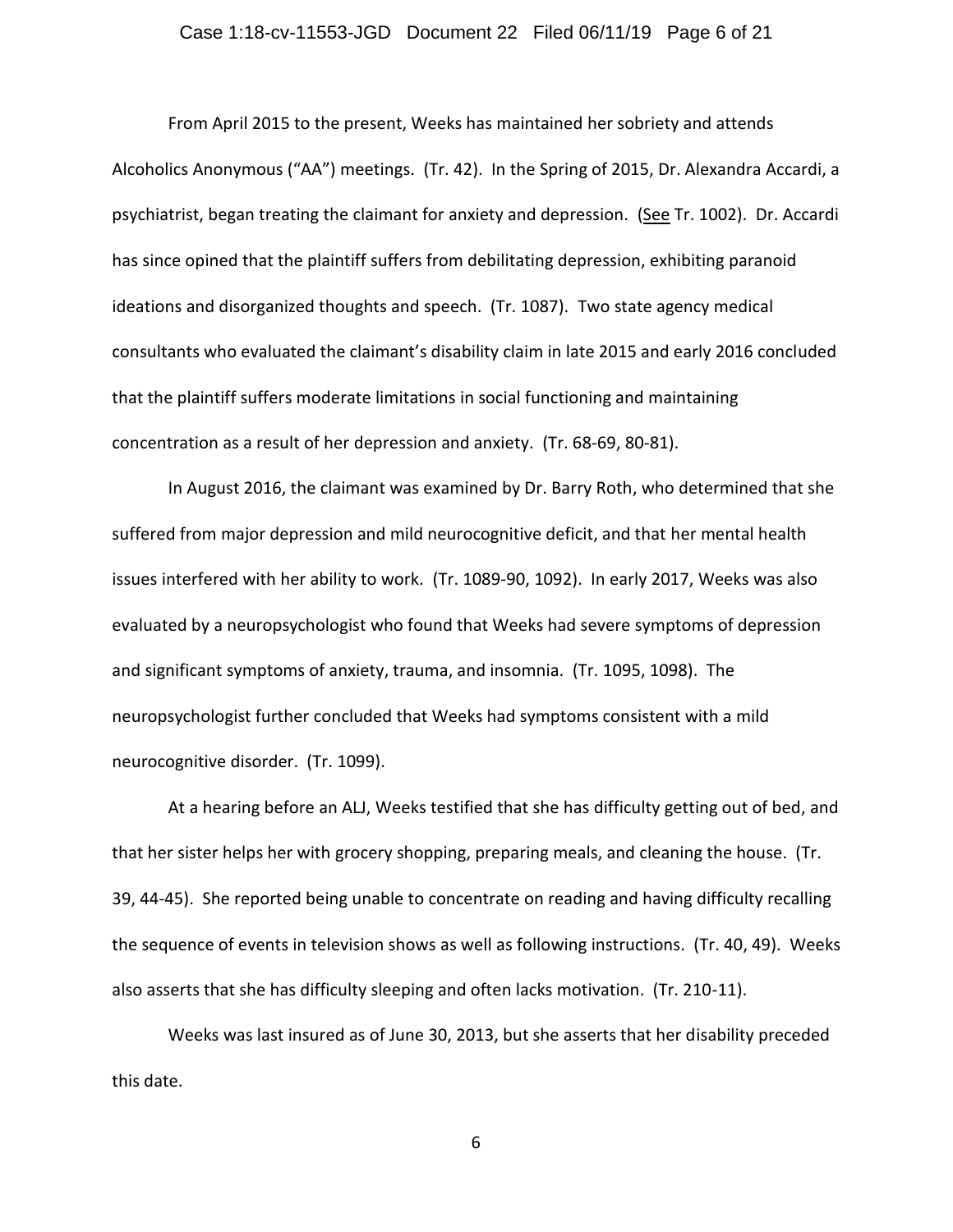#### **Procedural History**

On October 20, 2015, Weeks filed an application for SSDI, claiming that she had been unable to work since May 10, 2008 due to anxiety and depression. (Tr. 62-63, 173). Her application was initially denied in December 2015, and upon reconsideration in January 2016. (Tr. 72-73, 84-85). The plaintiff subsequently requested and was granted a hearing before an ALJ, which took place on May 31, 2017 in Boston, Massachusetts. (See Tr. 30). Weeks, who was represented by an attorney at the time, appeared and testified at the hearing. (Tr. 32, 35). The ALJ also heard testimony from a vocational expert ("VE"), who responded to hypothetical questions aimed at determining whether jobs existed in the national and regional economies for an individual with the same age, educational background, work experience, and residual functional capacity ("RFC") as the claimant. (Tr. 51-53). The ALJ first asked the VE whether jobs existed in the economy that could be performed by an individual with the same age, educational background, and work experience as the claimant, who was "limited to only occasional interaction with the public, co-workers and supervisors, and would be limited to the performance of simple, routine and repetitive instructions, and lastly, . . . would require a position having only occasional changes in the work environment, and requiring only occasional decision-making." (Tr. 52). The VE responded that such an individual could perform work as a janitor, laundry aide hospital cleaner, and a dishwasher. (Tr. 52-53). The ALJ subsequently asked a follow-up hypothetical, resulting in the following exchange:

> Q For my second hypothetical, I'm going to ask you to assume the criteria of Hypothetical 1, but now I'm going to ask you to further assume that this individual would miss two days or more of work per month. These would be unexcused absences related to anxiety or depression. In your opinion, could this individual perform the claimant's past work?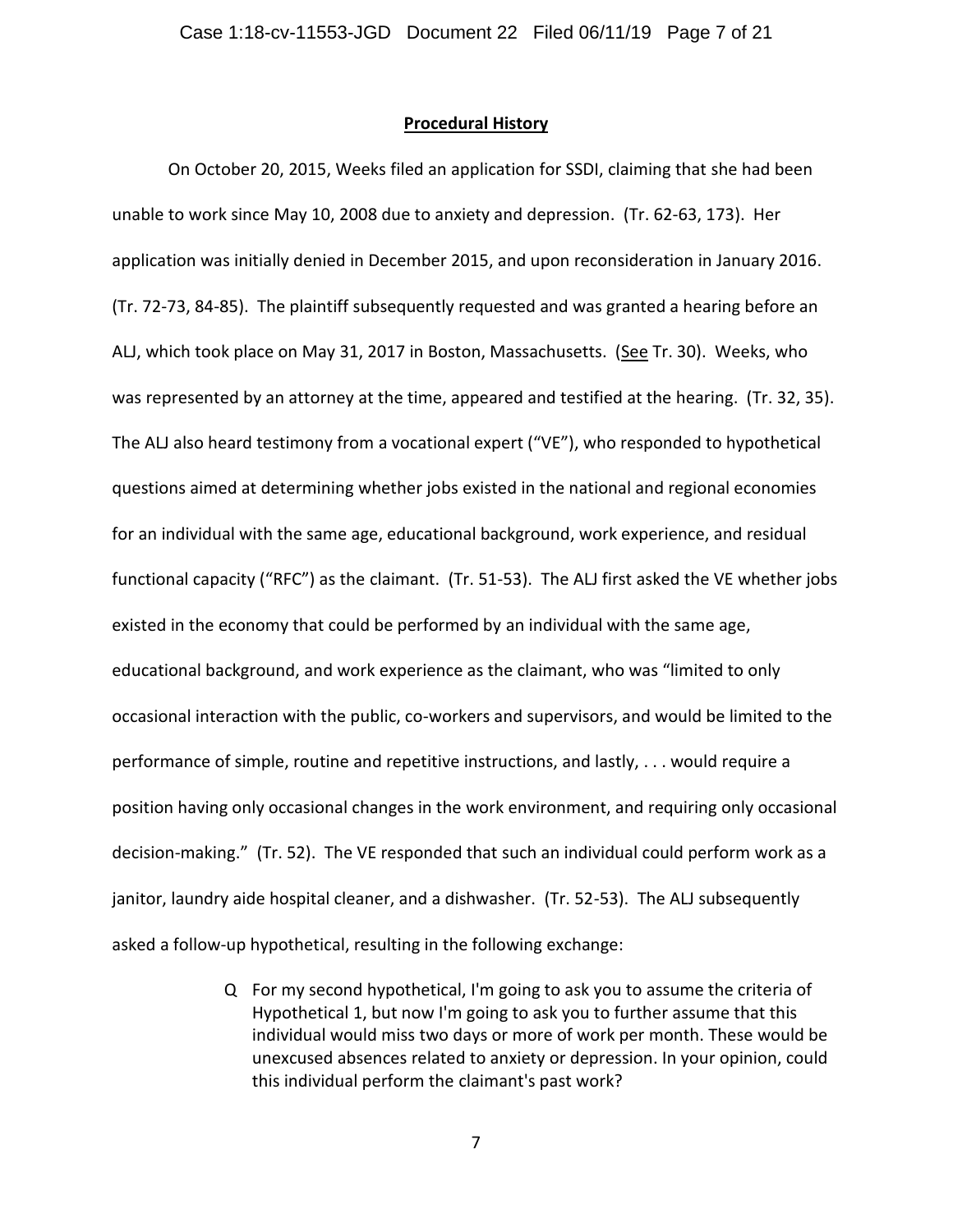A No, they could not.

Q What, if any, jobs exist in the economy such a person could perform?

A There wouldn't be any competitive, full-time employment, Your Honor.

(Tr. 53).

On July 20, 2017, the ALJ issued a decision denying Weeks's claim for benefits. (Dec. 1- 10; Tr. 15-24). On September 21, 2017, Weeks filed a request for review of the ALJ's decision by the Social Security Appeals Council. (Tr. 4). On May 21, 2018, the Appeals Council denied the plaintiff's request, thereby making the ALJ's decision the final decision of the Commissioner for purposes of review. (Tr. 1-6). Accordingly, Weeks has exhausted all of her administrative remedies, and the matter is ripe for review pursuant to 42 U.S.C. § 405(g).

#### **The ALJ's Decision**

The ALJ concluded that from May 10, 2008 through June 30, 2013, the date Weeks was last insured, Weeks "was not under a disability within the meaning of the Social Security Act[,]" which defines "disability" as the "inability to engage in any substantial gainful activity by reason of any medically determinable physical or mental impairment which can be expected to result in death or which has lasted or can be expected to last for a continuous period of not less than 12 months." (Dec. 2; Tr. 16). See 42 U.S.C. § 423(d)(1)(A). There is no dispute that the ALJ, in reaching his decision that Weeks was not disabled, performed the five-step sequential evaluation required by 20 C.F.R. § 404.1520. The procedure resulted in the following analysis, which is detailed further in the ALJ's "Findings of Fact and Conclusions of Law." (See Dec. 3-10; Tr. 17-24).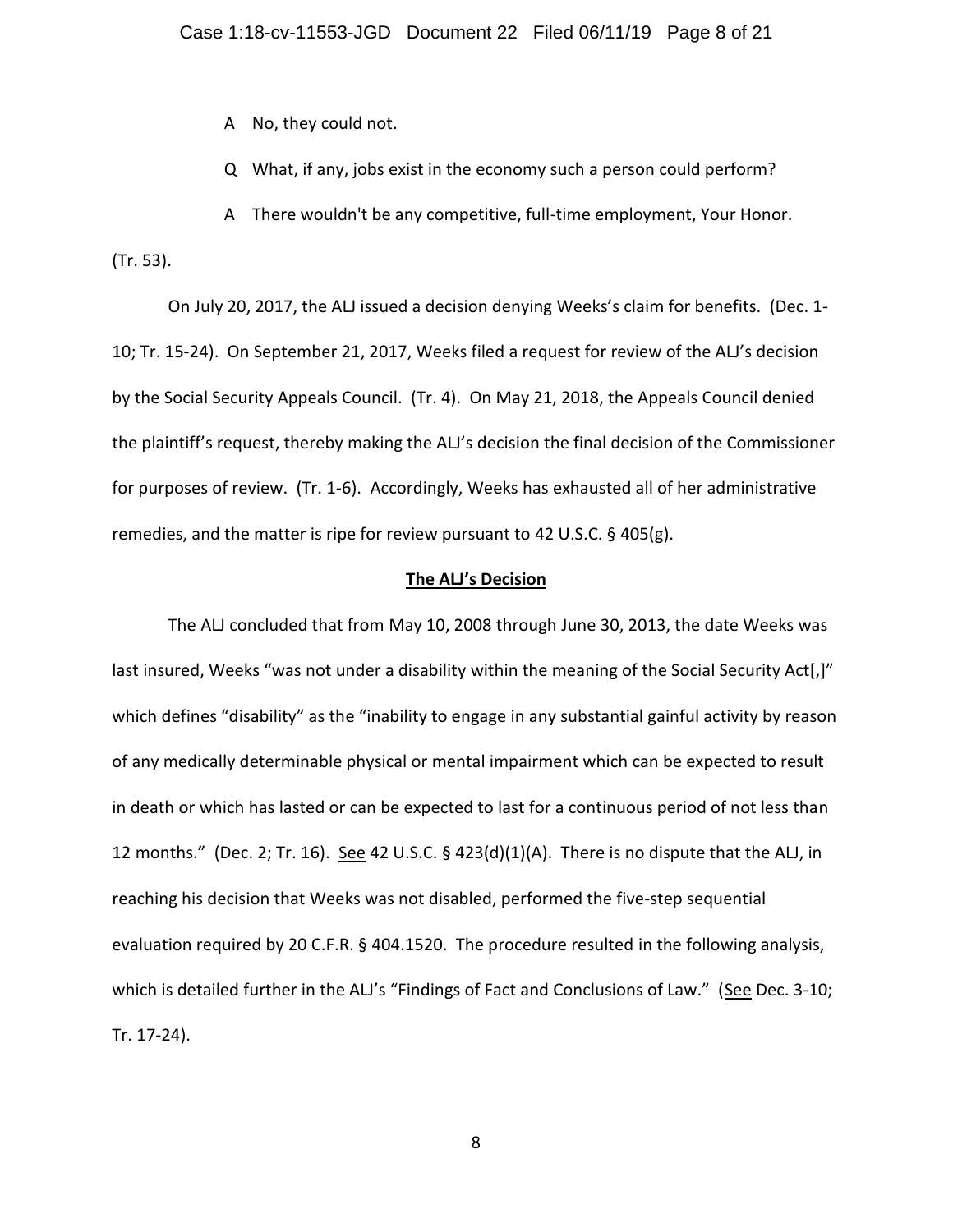## Case 1:18-cv-11553-JGD Document 22 Filed 06/11/19 Page 9 of 21

The first inquiry in the five-step evaluation process is whether the claimant is "engaged in substantial gainful work activity[.]" Seavey v. Barnhart, 276 F.3d 1, 5 (1st Cir. 2001). If so, the claimant is automatically considered not disabled and the application for benefits is denied. See id. In this case, the ALJ found that Weeks worked as a freelance technical designer in 2009 and 2010, but that her total earnings were insufficient to rise to the level of substantial gainful activity. (Dec. 3; Tr. 17). Thus, the ALJ concluded that Weeks had not engaged in substantial gainful activity from May 10, 2008 through June 30, 2013, the date last insured. (Id.; Dec. Finding #2). Therefore, he proceeded to the second step in the sequential analysis.

The second inquiry is whether the claimant has a "severe impairment," meaning an "impairment or combination of impairments which significantly limits [the claimant's] physical or mental ability to do basic work activities[.]" 20 C.F.R. § 404.1520(c). If not, the claimant is deemed not to be disabled and the application for benefits is denied. See Seavey, 276 F.3d at 5. Here, the ALJ determined that Weeks suffered from the severe impairments of depressive and anxiety disorders and alcohol abuse. (Dec. Finding #3; Tr. 18).

Because the ALJ determined that Weeks had impairments that were severe, he proceeded to step three in the sequential analysis. The third inquiry is whether the claimant has an impairment equivalent to a specific list of impairments contained in Appendix 1 of the Social Security regulations. See Seavey, 276 F.3d at 5; 20 C.F.R. § 404.1520(d). At this step, the ALJ concluded that the plaintiff's impairments, either alone or in combination, did not meet or medically equal any of the listed impairments. (Dec. Finding #4; Tr. 18). Therefore, his analysis continued.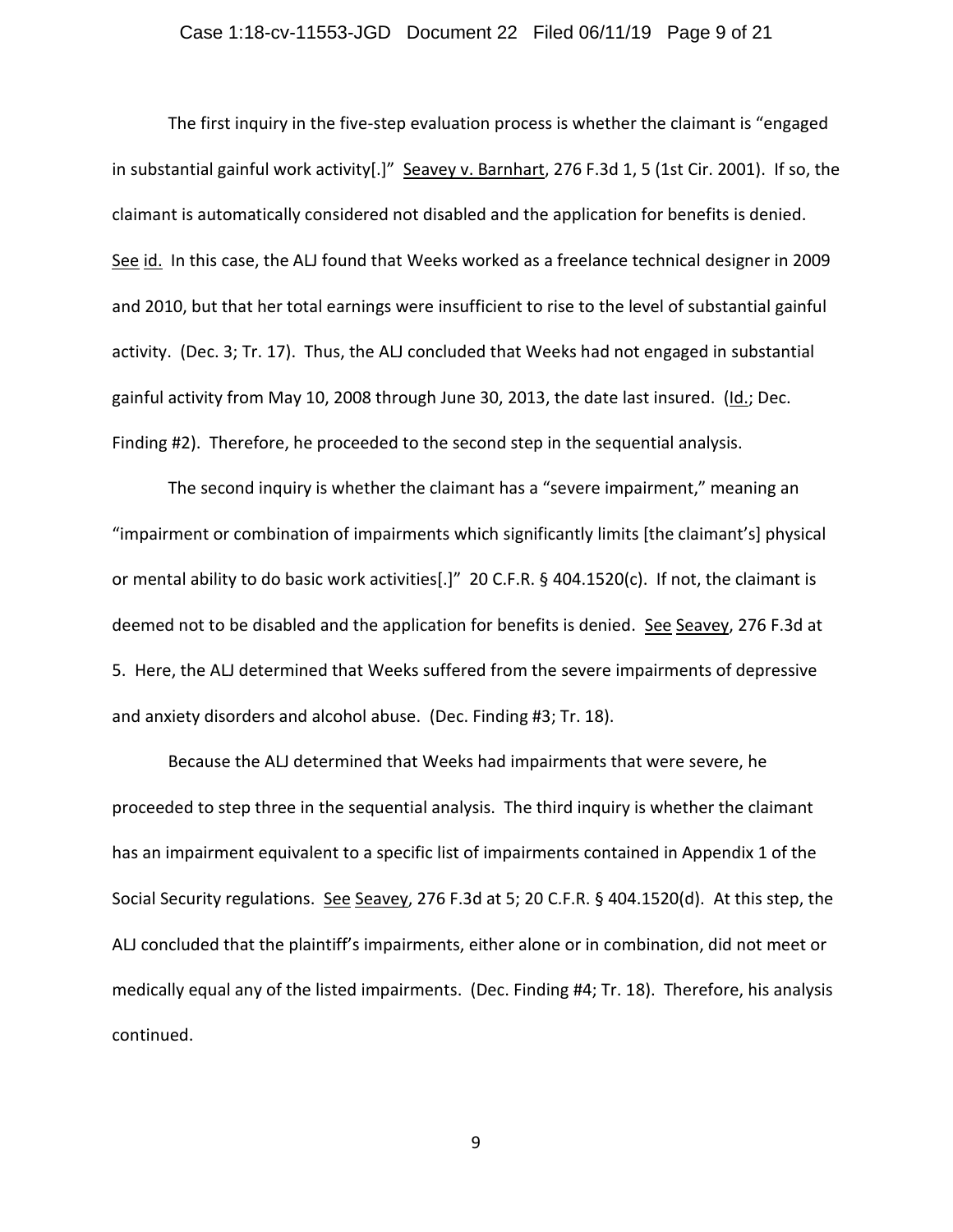The fourth inquiry in the sequential evaluation process asks whether "the applicant's 'residual functional capacity' is such that he or she can still perform past relevant work[.]" Seavey, 276 F.3d at 5. In order to answer this question, the ALJ must first determine the claimant's RFC. In the instant case, the ALJ assessed Weeks's RFC as follows:

> After careful consideration of the entire record, I find that, through the date last insured, the claimant had the residual functional capacity to perform a full range of work at all exertional levels but with the following nonexertional limitations: she could occasionally interact with supervisors, coworkers, and the general public; could perform simple, routine, repetitive instructions; and could deal with occasional work environment changes and occasional decision-making.

(Dec. Finding #5; Tr. 20).

In reaching his conclusion regarding Weeks's RFC, the ALJ considered the plaintiff's symptoms and treatment history. (Dec. 6-7; Tr. 20-21). He concluded that "the claimant's statements concerning the intensity, persistence, and limiting effects of [her] symptoms" were not entirely consistent with the other evidence in the record and chose to only consider these statements "to the extent they can reasonably be accepted as consistent with the objective medical and other evidence." (Dec. 7; Tr. 21). He also considered a number of opinions that had been rendered by various treating and non-treating sources. (See Dec. 7-8; Tr. 21-22). The ALJ gave little weight to evidence dated after the date last insured ("DLI"), i.e. June 30, 2013, including the opinions of Dr. Accardi and Dr. Roth. (Dec. 8; Tr. 22). The ALJ also did not give great weight to the claimant's husband's opinion, noting that he was not an impartial source. (Id.). The ALJ gave partial weight to the State agency medical consultants, as their opinions had been rendered using since-replaced "paragraph B" criteria. (Id.).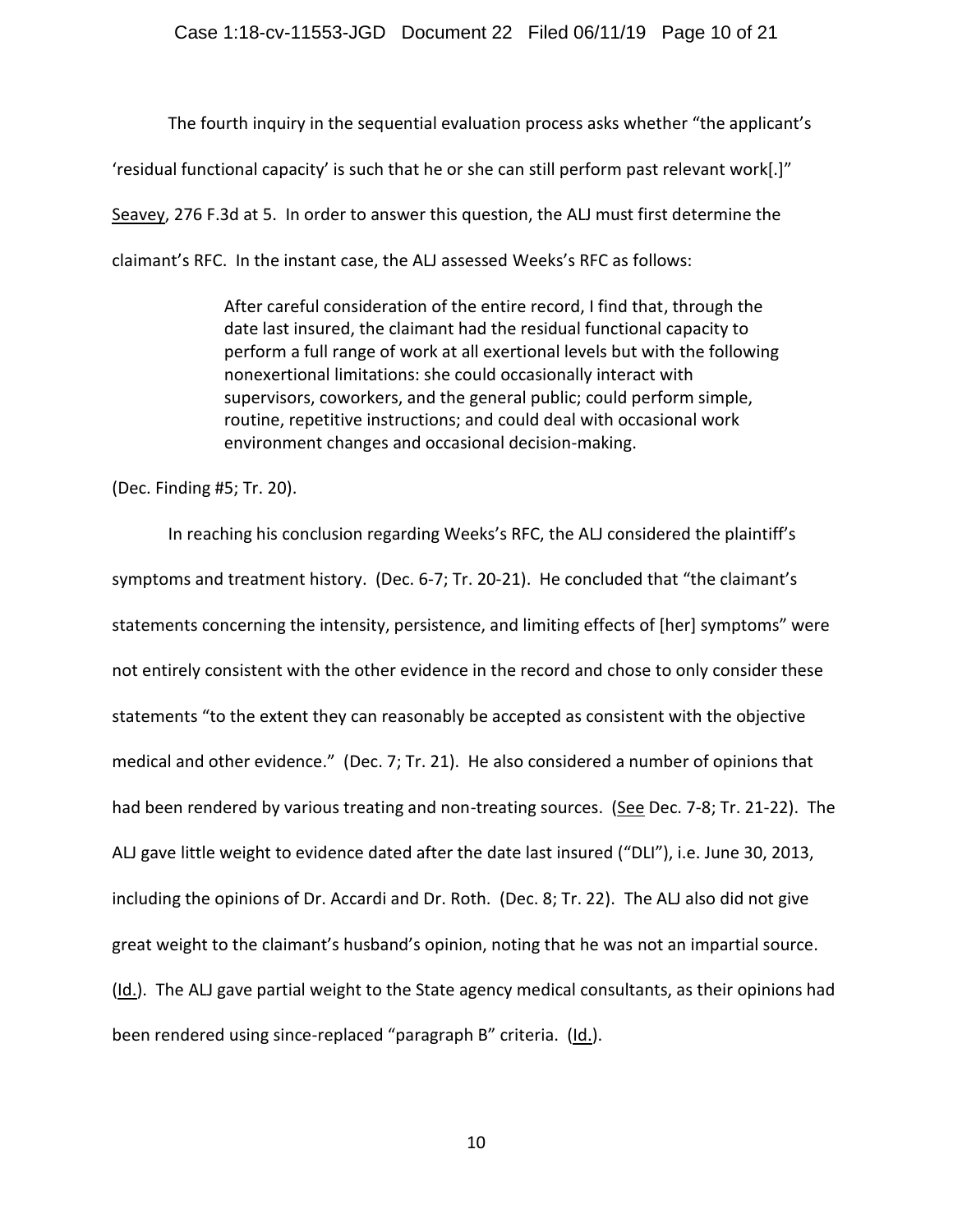#### Case 1:18-cv-11553-JGD Document 22 Filed 06/11/19 Page 11 of 21

After explaining the basis for his RFC determination, the ALJ concluded that Weeks was unable to perform any of her past relevant work. (Dec. Finding #6; Tr. 23). Consequently, the ALJ reached the fifth and final step in the sequential analysis.

The fifth inquiry is whether, given the claimant's RFC, education, work experience and age, the claimant is capable of performing other work. See Seavey, 276 F.3d at 5; 20 C.F.R. § 404.1520(a)(4)(v). If so, the claimant is not disabled. 20 C.F.R. § 404.1520(a)(4)(v). At step five, the Commissioner has the burden "of coming forward with evidence of specific jobs in the national economy that the applicant can still perform." Seavey, 276 F.3d at 5. Here, the ALJ relied on the VE's testimony in response to the first hypothetical and concluded that Weeks was capable of performing work that exists in significant numbers in the national economy. (Dec. 9-10 and Finding #10; Tr. 23-24). Therefore, the ALJ found that the plaintiff was not disabled under the Social Security Act. (Dec. Finding #11; Tr. 24).

Additional factual details relevant to this court's analysis are described below where appropriate.

## **III. ANALYSIS**

## **A. Standard of Review**

In this action, Weeks is seeking judicial review of the Commissioner's "final decision" pursuant to the Social Security Act § 205(g), 42 U.S.C. § 405(g) (the "Act"). The Act provides in relevant part as follows:

> Any individual, after any final decision of the Commissioner of Social Security made after a hearing to which he was a party, irrespective of the amount in controversy, may obtain a review of such decision by a civil action …. The court shall have power to enter, upon the pleadings and transcript of the record, a judgment affirming, modifying, or reversing the decision of the Commissioner of Social Security, with or without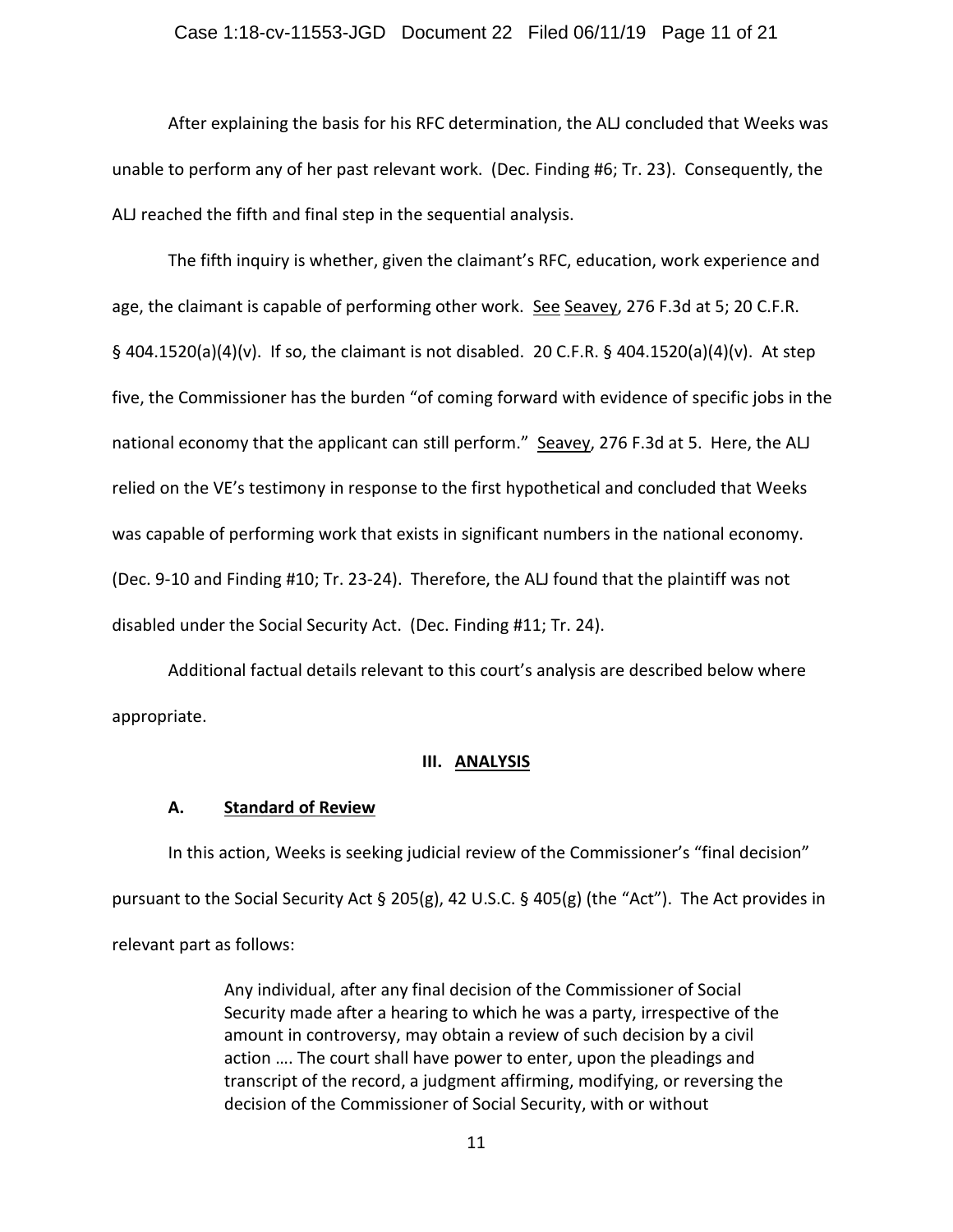remanding the cause for a rehearing. The findings of the Commissioner of Social Security as to any fact, if supported by *substantial evidence*, shall be conclusive ….

42 U.S.C. § 405(g) (emphasis added). The Supreme Court has defined "substantial evidence" to

mean "more than a mere scintilla. It means such relevant evidence as a reasonable mind might

accept as adequate to support a conclusion." Richardson v. Perales, 402 U.S. 389, 401, 91 S. Ct.

1420, 1427, 28 L. Ed. 2d 842 (1971) (quoting Consol. Edison Co. v. NLRB, 305 U.S. 197, 229, 59 S.

Ct. 206, 217, 83 L. Ed. 126 (1938)); accord Irlanda Ortiz v. Sec'y of Health & Human Servs., 955

F.2d 765, 769 (1st Cir. 1991).

As the First Circuit has explained:

In reviewing the record for substantial evidence, we are to keep in mind that "issues of credibility and the drawing of permissible inference from evidentiary facts are the prime responsibility of the [Commissioner]." The [Commissioner] may (and, under [her] regulations, must) take medical evidence. But the resolution of conflicts in the evidence and the determination of the ultimate question of disability is for [her], not for the doctors or for the courts. We must uphold the [Commissioner's] findings in this case if a reasonable mind, reviewing the record as a whole, could accept it as adequate to support [her] conclusion.

Lizotte v. Sec'y of Health & Human Servs., 654 F.2d 127, 128 (1st Cir. 1981) (quoting Rodriguez

v. Sec'y of Health & Human Servs., 647 F.2d 218, 222 (1st Cir. 1981)). Therefore, "the court's function is a narrow one limited to determining whether there is substantial evidence to support the [Commissioner's] findings and whether the decision conformed to statutory requirements." Geoffroy v. Sec'y of Health & Human Servs., 663 F.2d 315, 319 (1st Cir. 1981). The Commissioner's decision must be affirmed, "even if the record arguably could justify a different conclusion, so long as it is supported by substantial evidence." Rodriguez Pagan v. Sec'y of Health & Human Servs., 819 F.2d 1, 3 (1st Cir. 1987).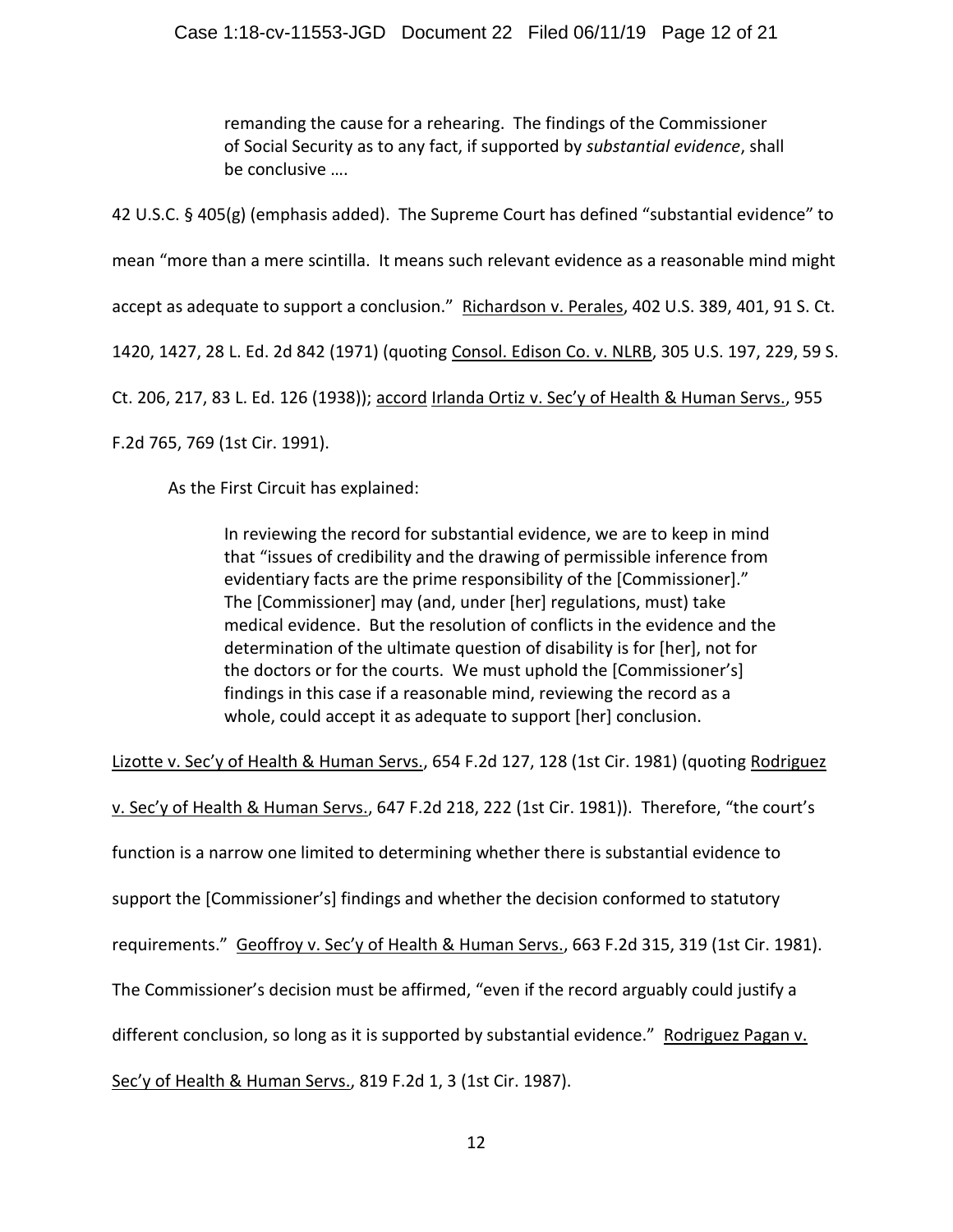"Even in the presence of substantial evidence, however, the Court may review conclusions of law, and invalidate findings of fact that are 'derived by ignoring evidence, misapplying the law, or judging matters entrusted to experts."" Musto v. Halter, 135 F. Supp. 2d 220, 225 (D. Mass. 2001) (quoting Nguyen v. Chater, 172 F.3d 31, 35 (1st Cir. 1999) (per curiam)) (internal citations omitted). "Thus, if the ALJ made a legal or factual error, the court may reverse or remand such decision to consider new, material evidence or to apply the correct legal standard." Ross v. Astrue, C.A. No. 09-11392-DJC, 2011 WL 2110217, at \*2 (D. Mass. May 26, 2011) (internal citation omitted).

#### **B. Plaintiff's Residual Functional Capacity**

The claimant concedes that her pre-DLI records do not support a finding that she was disabled as of the DLI. However, she contends that this is because she was in denial about her depression and anxiety during the relevant period and was self-medicating with alcohol. This court recognizes that substance abuse and mental illness often coincide, and that substance abuse may be an indication that a claimant is attempting to self-medicate an underlying mental illness. Cf. Kangail v. Barnhart, 454 F.3d 627, 629 (7th Cir. 2006) (bipolar disorder can precipitate substance abuse, as the sufferer may attempt to self-medicate); Salazar v. Barnhart, 468 F.3d 615, 622 (10th Cir. 2006) (existence of borderline personality disorder may account for claimant's abuse of drugs and alcohol). However, the mere fact of the plaintiff's alcoholism, without more, is itself insufficient to establish that the ALJ's RFC determination was not supported by substantial evidence. Cf. Adame v. Apfel, 4 F. App'x 730, 734 (10th Cir. 2001) (agreeing with district court that claimant's drug addiction and inability to hold a job were not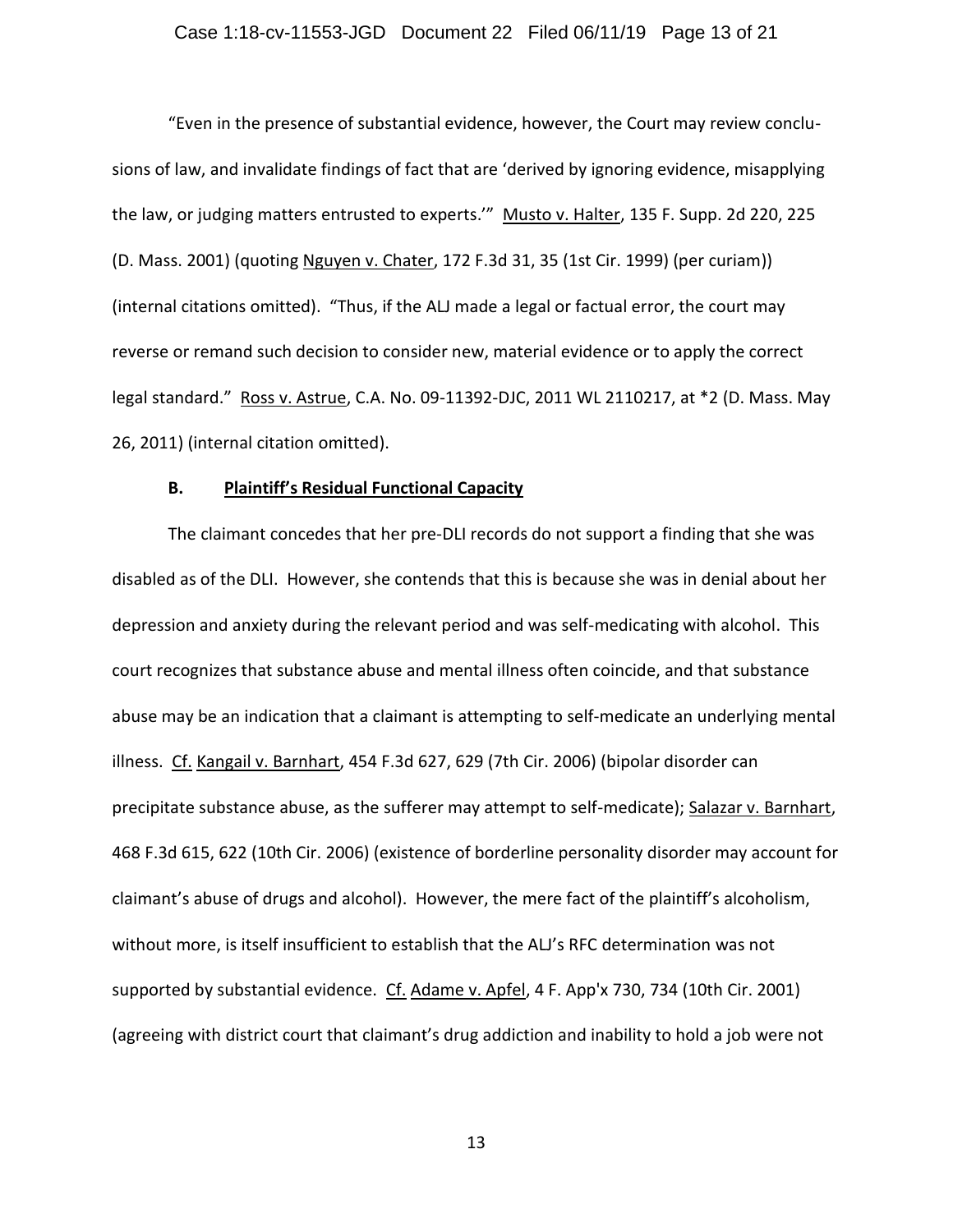specific findings sufficient to establish disability). Accordingly, this court looks to the other evidence in the record to determine whether the ALJ's RFC determination was in error.

#### **Weight Given to Post-DLI Records**

The medical documentation in the record supporting the plaintiff's claim that she was disabled during the relevant period primarily consists of records created by Dr. Accardi and Dr. Roth after the DLI. In a letter dated January 26, 2017, Dr. Accardi characterized the claimant's history of alcoholism as a form of self-medication. (Tr. 1087 ("It appears, through treatment, that Diane began this substance abuse in response to her underlying psychiatric diagnoses as a form of self medication.")). Dr. Accardi went on to opine that the claimant was disabled and that the claimant "still displays no relief of symptoms despite her ongoing sobriety." (Tr. 1088). In a letter dated February 1, 2017, Dr. Roth similarly concluded that the plaintiff experienced "long and serious deterioration before [she] acted on her awareness that she could not drink." (Tr. 1092). Dr. Roth noted that Weeks's work capacity was impaired by her struggle to maintain sobriety, her cognitive deficits, and her "profound depressive symptoms, worsened by the aftermath of her drinking[.]" (Id.). However, because Dr. Roth and Dr. Accardi did not examine or render opinions on the plaintiff until years after the DLI, their medical opinions were given little weight by the ALJ in reaching an RFC determination.

When making an RFC determination, a "retrospective medical assessment may have probative value." Graham v. Barnhart, No. 02-CV-243-PB, 2006 WL 1236837, at \*6 (D.N.H. May 9, 2006). An ALJ may consider retrospective diagnoses "to the extent that such opinions both substantiate a disability that existed during the eligible period and are corroborated by evidence contemporaneous with the eligible period." Marcotte v. Callahan, 992 F. Supp. 485,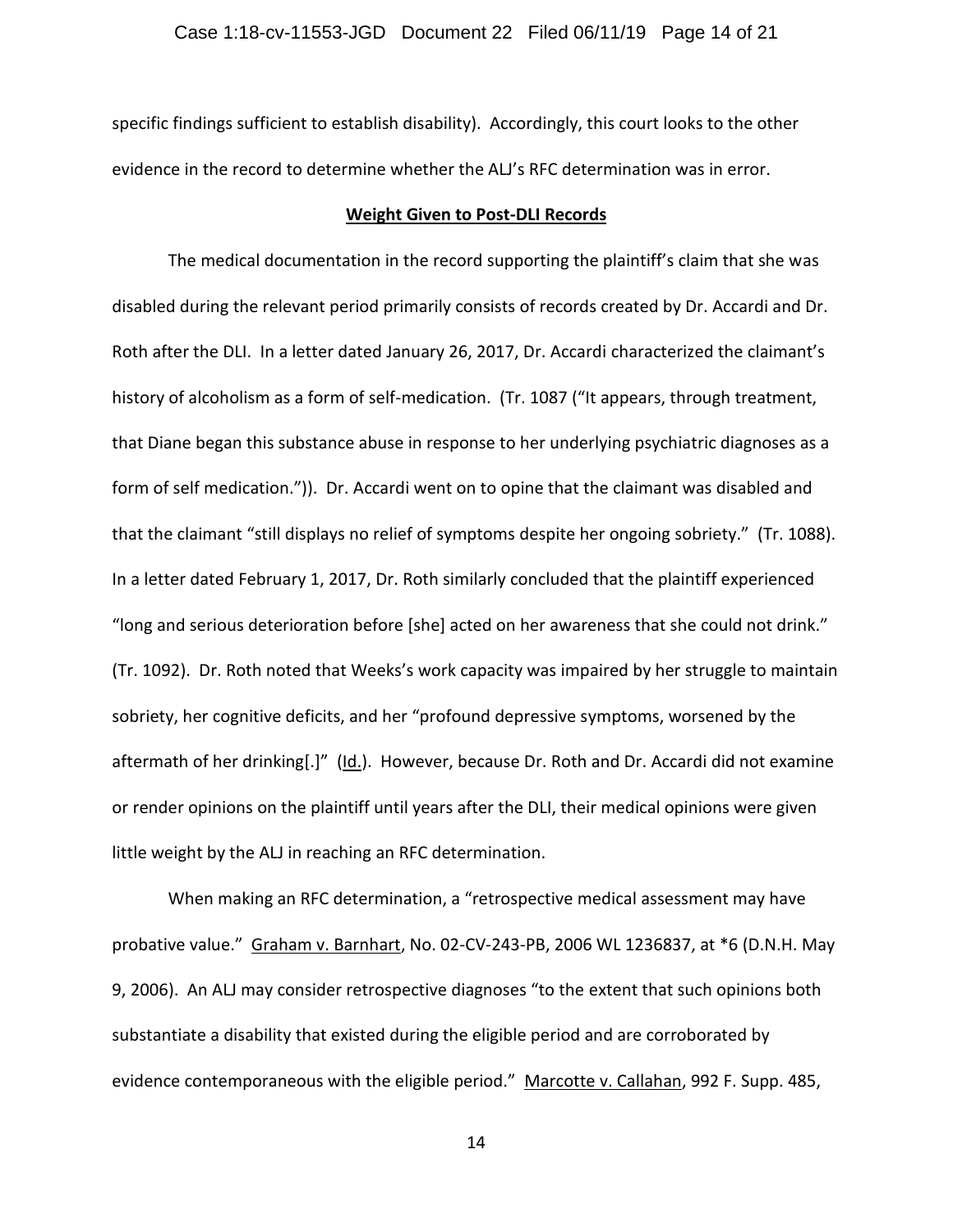## Case 1:18-cv-11553-JGD Document 22 Filed 06/11/19 Page 15 of 21

491 (D.N.H. 1997) (citing Evangelista v. Sec'y of Health & Human Servs., 826 F.2d 136, 140 (1st Cir. 1987)); see Villa-Garcia v. Comm'r of Soc. Sec., No. CIV. 10-2200 (CVR), 2011 WL 5240161, at \*8 (D.P.R. Nov. 1, 2011) ("Medical evidence may still bear upon the severity of a claimant's condition before the expiration of his/her insured status and courts have considered that postcoverage medical evaluations have some evidentiary value if they contribute to the overall critical picture of the claimant's condition during the relevant period of coverage.").

Here, the ALJ did consider the post-DLI records provided by the plaintiff, including the diagnoses of Dr. Accardi and Dr. Roth, but afforded these records little weight. While Dr. Accardi supports the plaintiff's assertion that she had been self-medicating with alcohol during the relevant period, Dr. Accardi's diagnoses of severe depression and anxiety are stated in the present tense, and she does not state that the claimant was disabled as of the DLI. Similarly, Dr. Roth's opinion relates back only to the date of his examination of the plaintiff, not the DLI. See Dias v. Colvin, C.A. No. 15-13003-ADB, 2018 WL 988053, at \*11 n.14 (D. Mass. Feb. 20, 2018) (drawing distinction between retrospective diagnoses that explicitly relate back to the relevant time period and those that do not). In light of the multi-year gap between the DLI and the diagnoses of Dr. Accardi and Dr. Roth, and given that these diagnoses relate to the plaintiff's mental status as of the date of examination, and do not explicitly relate back to the DLI, the ALJ was permitted to afford lesser weight to these records. See Viveiros v. Berryhill, C.A. No. 15-13100-ADB, 2018 WL 3057730, at \*8 (D. Mass. June 20, 2018) (ALJ acted properly in choosing not to give controlling weight to medical opinion rendered five years after DLI and written in the present tense). Moreover, as detailed below, the record does contain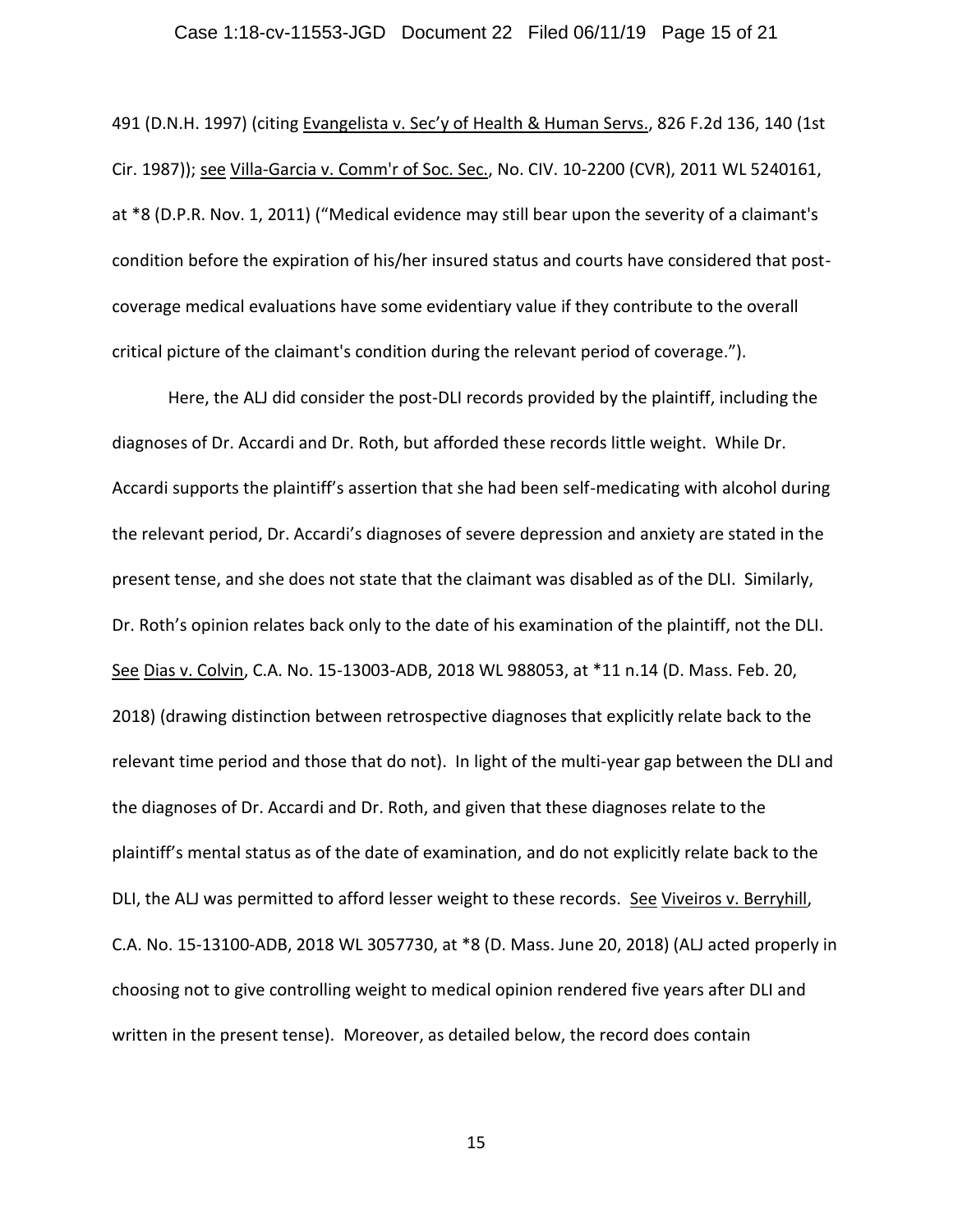information about the plaintiff's condition during the relevant period. Such evidence supports the ALJ's determination that Weeks was not disabled prior to June 2013.

#### **Substantial Evidence of RFC Determination**

Apart from the issue of the weight afforded to the post-DLI records, the plaintiff appears to take issue with the ALJ's RFC finding generally. To successfully contest a RFC determination, a plaintiff "must show not only the existence of evidence in the record *supporting* her position but must also demonstrate that the evidence relied on by the ALJ is either insufficient, incorrect, or both." Greene v. Astrue, C.A. No. 11-30084-KPN, 2012 WL 1248977, at \*3 (D. Mass. Apr. 12, 2012) (emphasis in original).

This court is unable to conclude that the evidence relied on by the ALJ was insufficient or incorrect as it relates to the plaintiff's RFC. In group therapy sessions that spanned much of the relevant period, the plaintiff's mood and affect ranged from dejected or anxious to normal. (Tr. 559, 560, 562, 564, 568, 574, 576, 577, 579, 581). The plaintiff has never been hospitalized for psychiatric treatment, only alcohol abuse. (See Tr. 276, 365). While her alcohol-related hospitalizations frequently included mental health examinations, the clinicians who administered these examinations consistently observed that the plaintiff was alert, cooperative, and oriented, without delusions or hallucinations. (Tr. 274, 276, 347, 358, 365, 370, 396). During her hospitalizations, she repeatedly denied having suicidal or homicidal ideations or thoughts of self-harm. (Tr. 276, 360, 365, 370, 372, 375-76). Although her insight was sometimes listed as poor or fair, due to the plaintiff's then-denial about her alcoholism, the plaintiff's memory, thought process, and cognition were consistently found to be intact. (Tr. 276, 498, 376-77, 396). The clinicians who administered these mental health examinations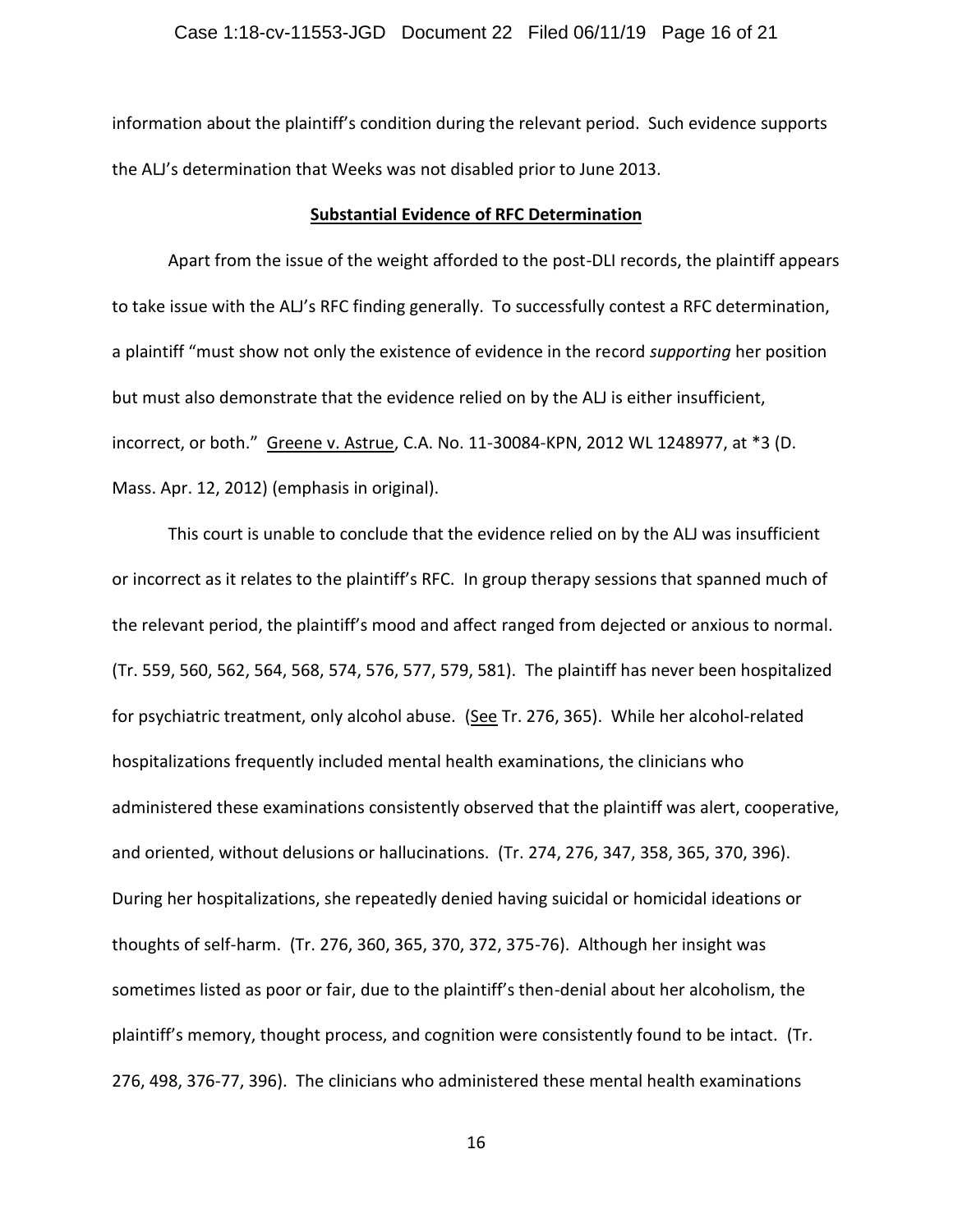## Case 1:18-cv-11553-JGD Document 22 Filed 06/11/19 Page 17 of 21

knew of the plaintiff's history and ongoing struggle with alcoholism, yet they nonetheless found that her symptoms of anxiety and depression were not debilitating.

There is additional evidence supporting the ALJ's conclusion that she was not disabled during the relevant period. For example, during this period Weeks took on the responsibility of acting as a caretaker for her aunt, who came to live with the plaintiff after being diagnosed with Alzheimer's Disease. (Tr. 528, 549). The plaintiff also self-reported in November 2015 that she continued to engage in a number of activities after the DLI, including preparing simple meals, light housework, such as laundry and dishwashing, driving, incidental grocery shopping, and attending her children's sports events. (Tr. 212-14). While the plaintiff undoubtedly suffered from significant anxiety and depression prior to the DLI, the objective assessments of the plaintiff's mental status from that period, along with the plaintiff's own characterizations of her activity level, provides sufficient evidence in support of the ALJ's RFC determination.

#### **ALJ's Assessment of Plaintiff's Trips During the Relevant Period**

The plaintiff further alleges two inaccuracies as to the ALJ's RFC analysis. In evaluating the plaintiff's RFC, the ALJ noted that, during the relevant period, the claimant was able to take her daughter to New York City. (Dec. 8; Tr. 22). The claimant asserts that this does not provide evidence of the plaintiff's ability to manage herself because her husband accompanied her on the trip and the claimant relied on medication to control her anxiety. (See Docket No. 19 at 3). The claimant also asserts that, despite the ALJ's statement that "[t]he same month as the date last insured, [the clamant] reported going on vacation with family," she did not go on any such vacation. (Dec. 8; Tr. 22).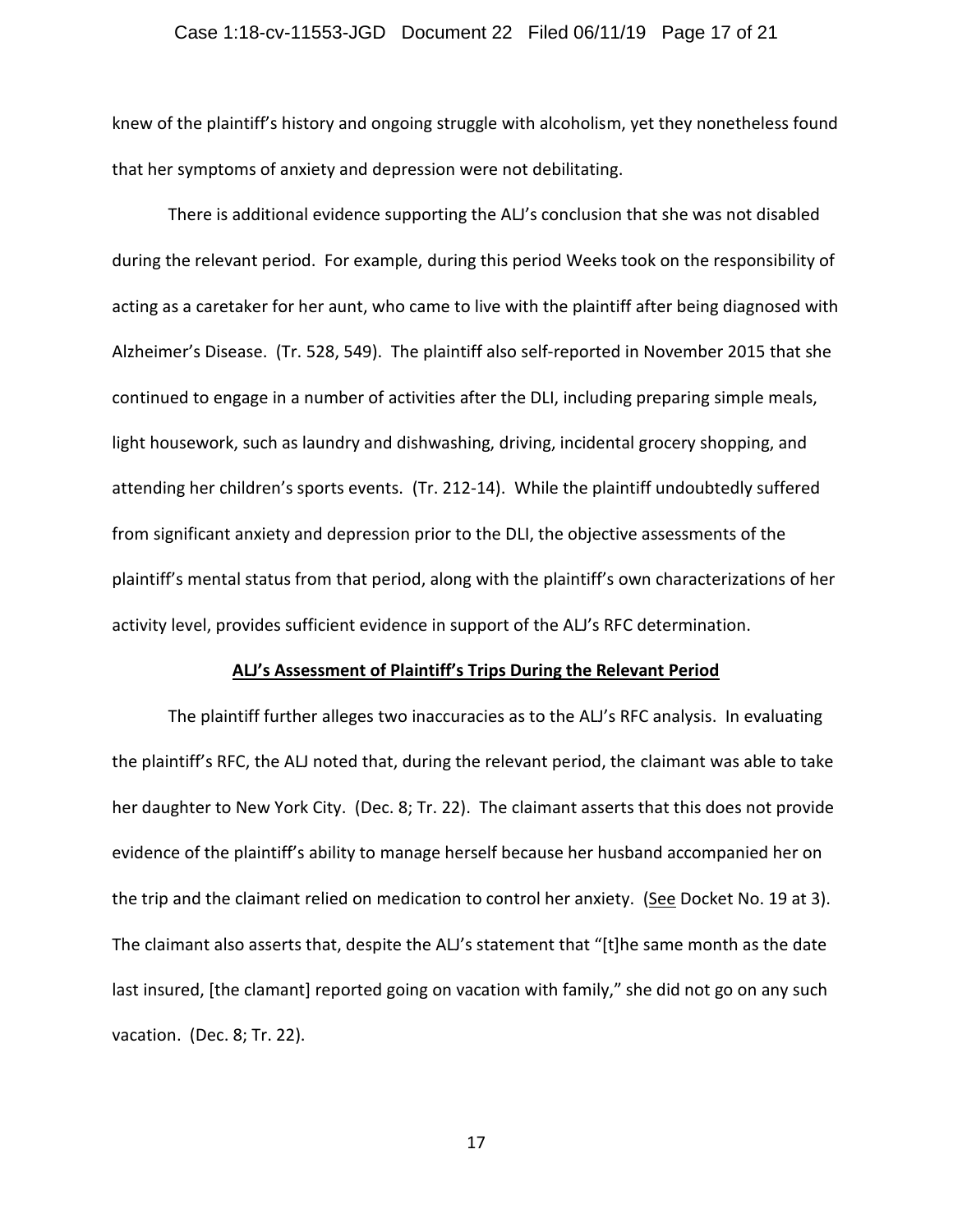## Case 1:18-cv-11553-JGD Document 22 Filed 06/11/19 Page 18 of 21

As to the existence of a family vacation, the ALJ relied on a medical note, dated June 4, 2013, which states that the plaintiff "[h]as [a] two week vacation planned [with] family." (Tr. 734). Elsewhere in the record, a treatment record dated August 21, 2013 indicates that the plaintiff cancelled a therapy session due to a "family vacation in [the] Berkshires." (Tr. 588). Given that the medical record the ALJ relied upon merely stated that such a vacation was "planned," and another record from August 2013 references a cancellation due to a family vacation, the ALJ's characterization of the trip as having occurred in June 2013 (i.e. the month of the DLI) appears to have been inaccurate, as the trip seems to have taken place in August 2013, after the DLI.

In spite of this apparent factual inaccuracy, the ALJ's decision does not substantially rely on either the timing of the family vacation or the claimant's trip to New York City with her daughter. Rather, the ALJ listed them as two examples in a laundry list of other observations the ALJ made about actions the claimant was able to take during the relevant period, despite her depression and anxiety. As discussed above, the ALJ's RFC determination was supported by substantial evidence in the form of numerous psychiatric examinations of the plaintiff from the relevant period, as well as self-reports about her activities. Accordingly, any factual error as to the timing of the plaintiff's vacation or the characterization of her trip to New York City was harmless.

## **C. Hypotheticals Posed to VE**

In her appeal to the Appeals Council, the plaintiff argued that the ALJ's analysis at step five was not supported by substantial evidence. (See Tr. 272-73). While the plaintiff does not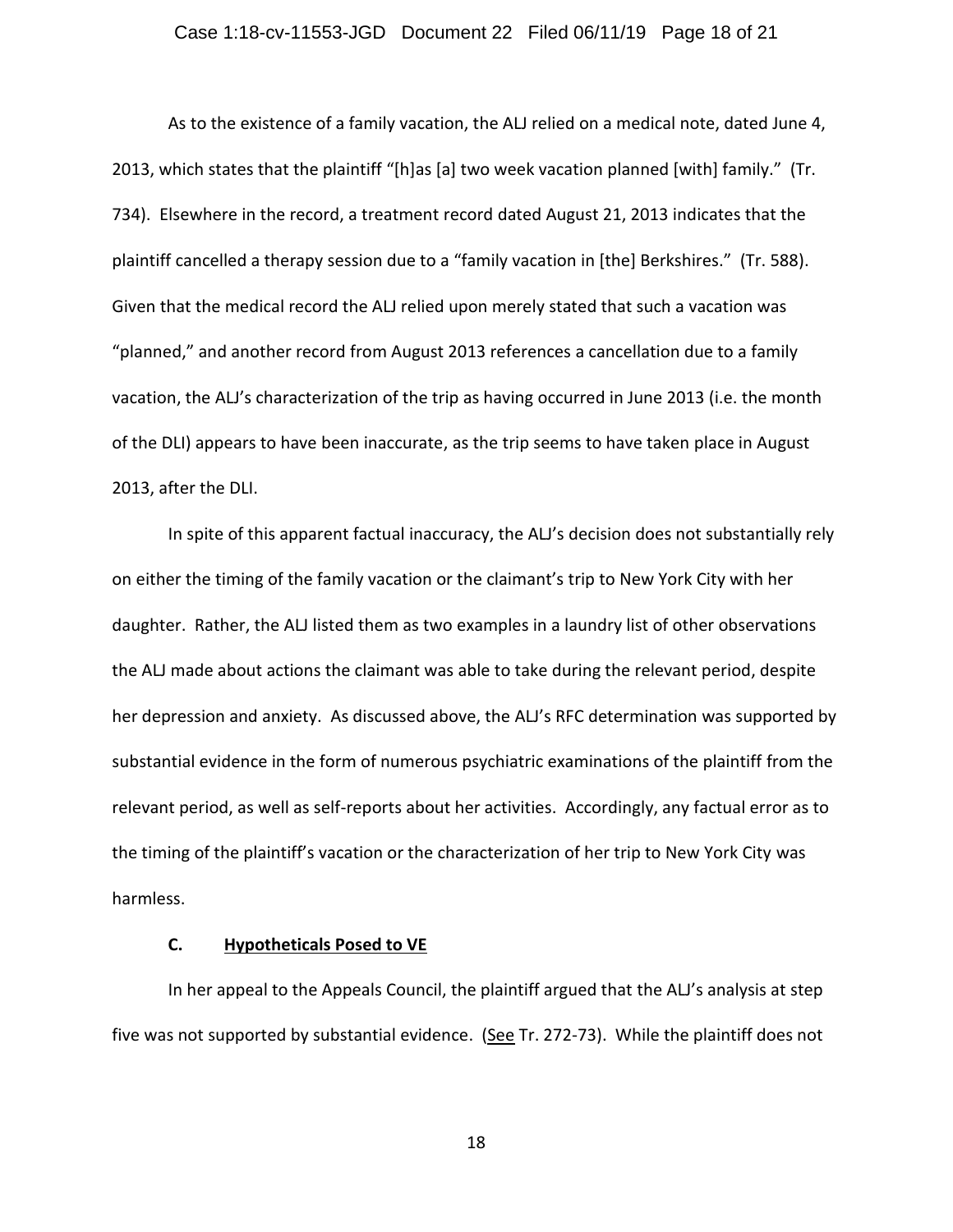## Case 1:18-cv-11553-JGD Document 22 Filed 06/11/19 Page 19 of 21

explicitly reassert this argument here, in light of her *pro se* status, this court liberally construes her filings as taking issue with the ALJ's step five analysis.

"At step five in the analytical process, the Commissioner must provide evidence that the claimant can still perform work that exists in significant numbers in the national economy." Thomas v. Comm'r of Soc. Sec., C.A. No. 14-13819-JGD, 2016 WL 1170965, at \*7 (D. Mass. Mar. 24, 2016). This evidence may be provided in the form of an opinion from a VE that the claimant can still perform such work. Sousa v. Astrue, 783 F. Supp. 2d 226, 235 (D. Mass. 2011). The VE's opinion qualifies as substantial evidence at step five of the ALJ's analysis if the opinion was provided "in response to a hypothetical that accurately describes the claimant's limitations." Id. Accordingly, hypotheticals posed to VEs "should be crafted carefully to reflect a claimant's RFC[.]" Wiederholt v. Barnhart, 121 F. App'x 833, 839 (10th Cir. 2005).

The first hypothetical posed to the VE mirrored the ALJ's ultimate RFC finding and the ALJ relied on the VE's response in concluding that the claimant was not disabled. The added restriction in the second hypothetical, namely, that the claimant would miss two or more days of work per month, was not incorporated into the ALJ's analysis. The ALJ's second hypothetical appears to have been based on the claimant's self-reported symptoms of occasionally being unable to get out of bed. At the hearing, the claimant testified as follows:

Well, sometimes it's, like, it's almost like a physical, like I just - I can't get my body moving. And it's, you know, the mind and the body, two different things going on, I guess, so there are days that I don't get up to see my boys off, but like I said, I try to keep that to a minimum so that they don't worry.

(Tr. 45). Dr. Accardi similarly reported that the claimant "has days when she has difficulty with the smallest task[,] as rising from rest to begin her day." (Tr. 1088).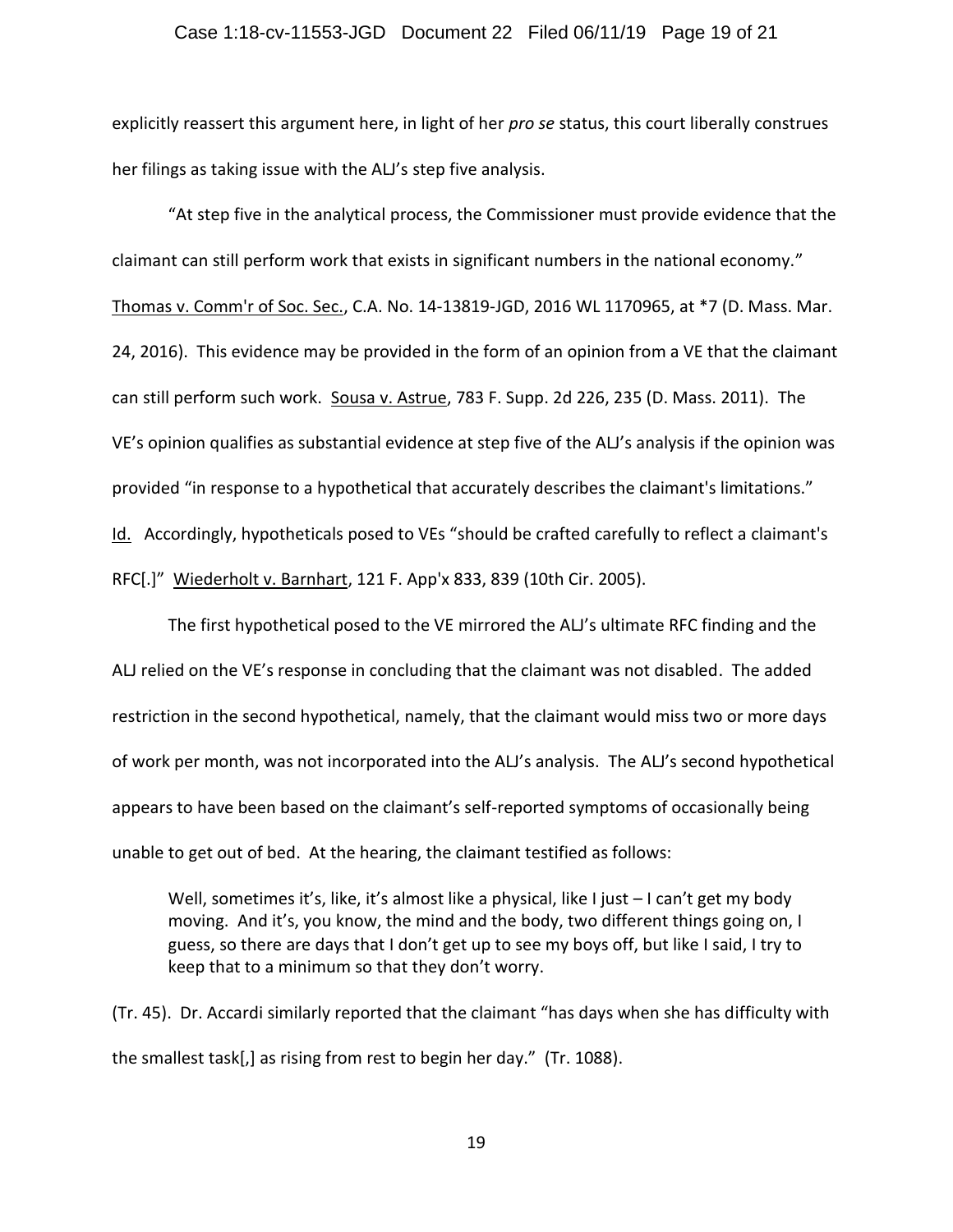This court finds that the ALJ did not err in failing to incorporate the added limitation that the claimant be permitted two or more unexcused absences per month in his assessment of the claimant's RFC. This limitation is not directly tied to any medical evidence of symptoms that specifically prevented the plaintiff from working two or more days per month prior to the DLI. As discussed supra, the ALJ was permitted to give less weight to Dr. Accardi's assessment. Further, the ALJ found some of the plaintiff's statements to be inconsistent with other evidence in the record, and only chose to consider her statements to the extent they were consistent with other evidence. (Dec. 7; Tr. 21). Medical records from the relevant period do not make mention of the plaintiff's inability to get out of bed, or otherwise identify a symptom rendering the plaintiff unable to work for the entirety of two or more days per month. While "an ALJ must comprehensively describe the claimant's limitations in the hypothetical question [posed to the VE], she is not required to include limitations found not credible or not supported by the evidence." Johnson v. Colvin, 204 F. Supp. 3d 396, 415 (D. Mass. 2016). Here, the evidence did not require the ALJ to include the limitation added to the second hypothetical. Accordingly, the ALJ did not err in relying on the VE's response to the first hypothetical in concluding that the plaintiff was not disabled. See Amaral v. Comm'r of Soc. Sec., 797 F. Supp. 2d 154, 164 (D. Mass. 2010) ("The hearing officer's reliance on the second hypothetical naturally flows from his finding regarding [the claimant's] credibility and the limited weight he assigned to the treating sources.").